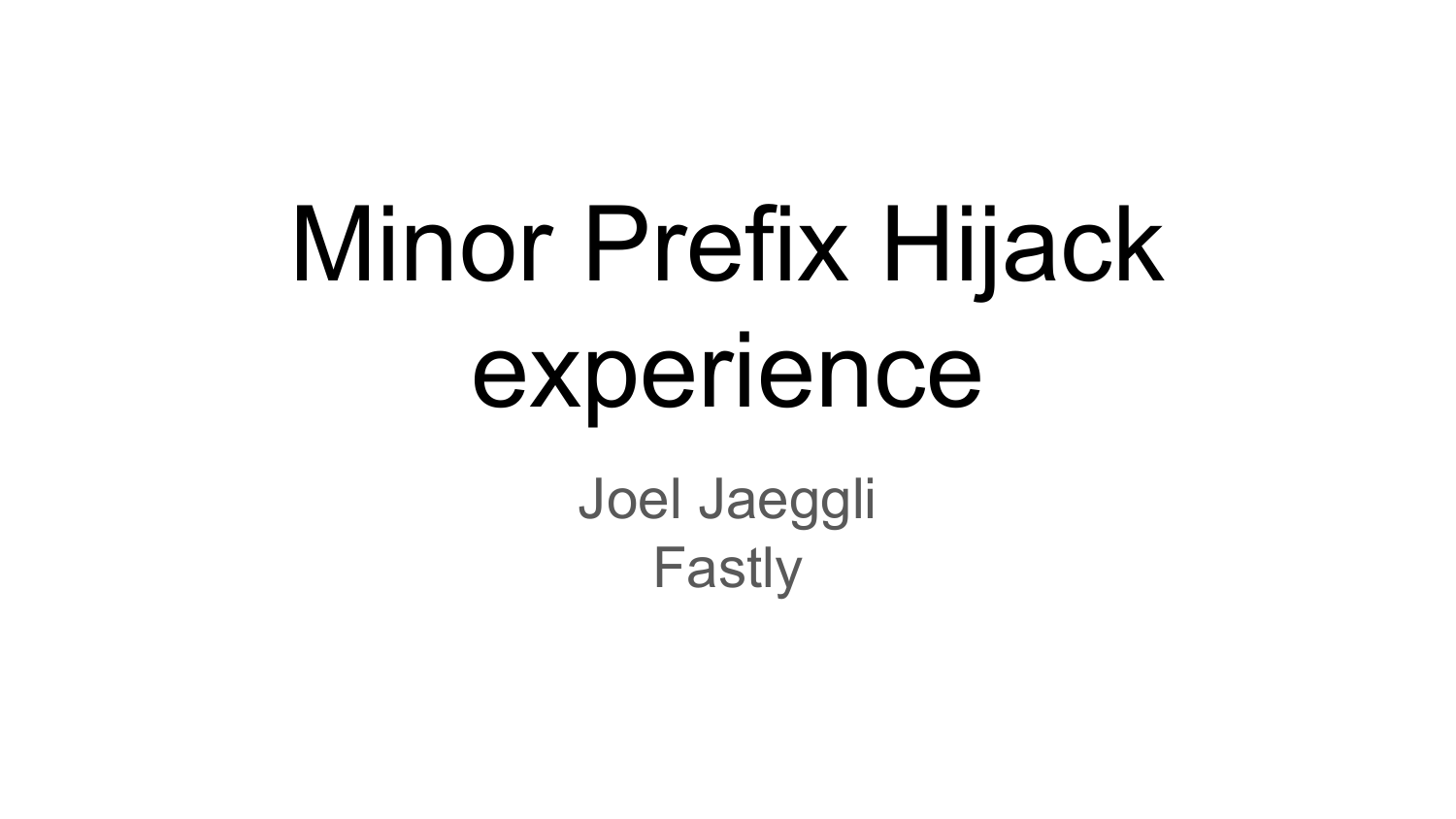#### **Timeline**

May 7 2018

~17:50 UTC AS132116 announces to their peers

151.101.1.0/24 151.101.65.0/24 151.101.129.0/24 151.101.193.0/24

Probably this is in Delhi

#### ಠ~ಠ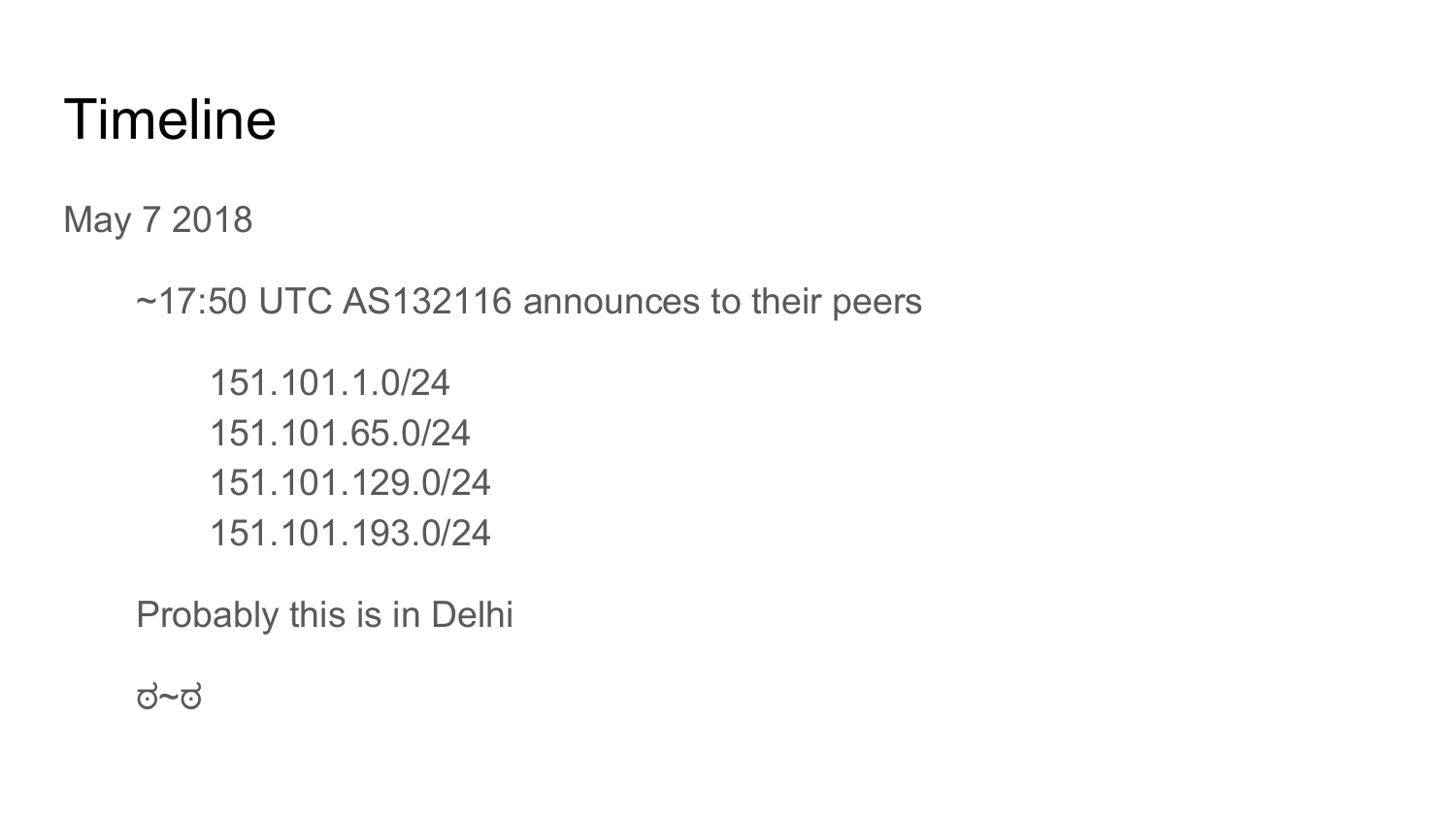#### Timeline

17:57 - First Customer notice they can reach their anycast offset from GCE.

Mad rush ensues

20:00 - 21:00 15169 / 8075 confirm they have suppressed the errant peer.

02:30 UTC - AS132116 confirms that they have removed the announcement.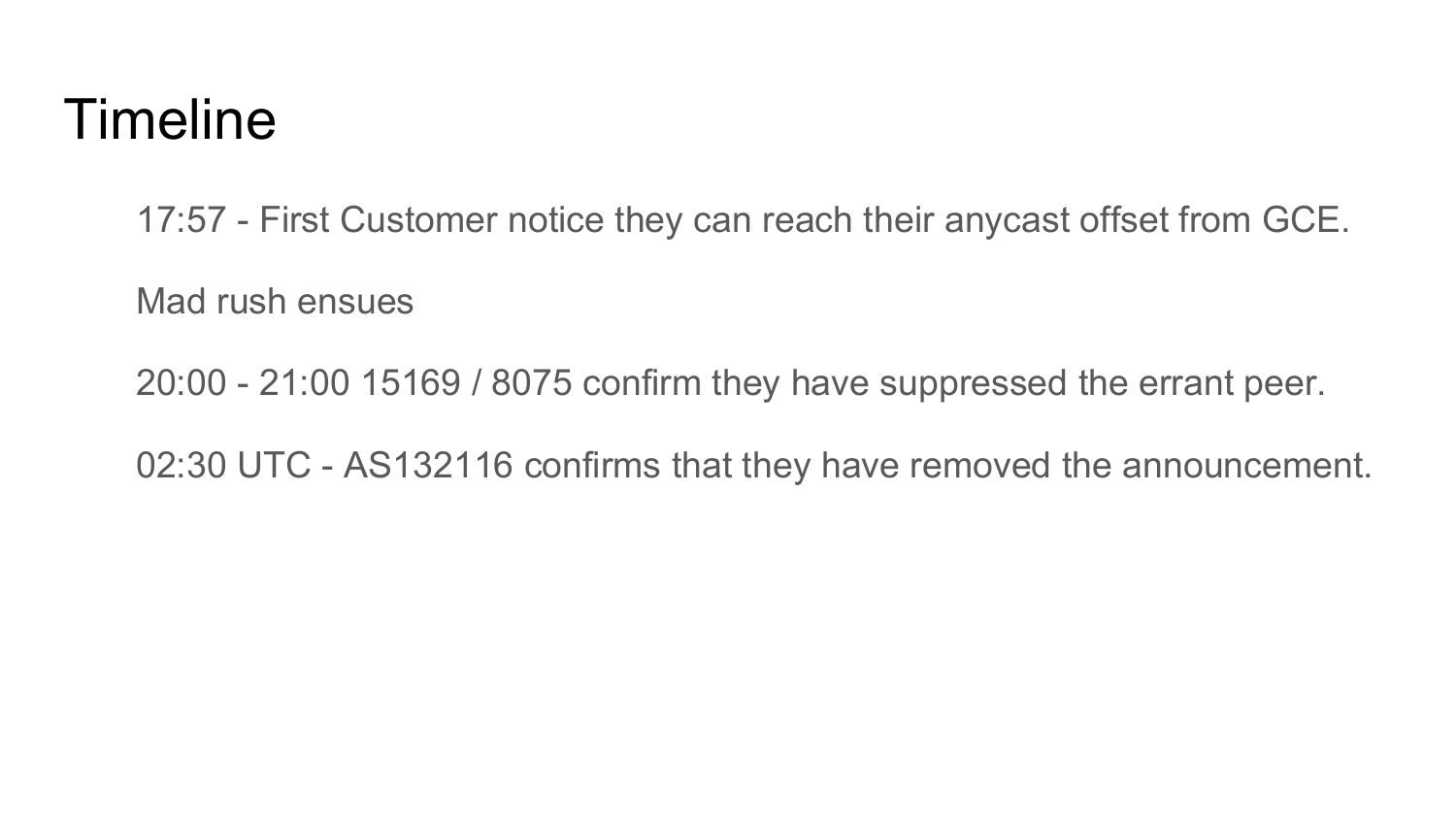#### Resolution

On May 8, 2018, at 8:03 AM, XXXXXX XXXXXXX <supportani@aninetwork.in> wrote:

Dear Sir,

We had found the issue after that we removed the IP pool from our network, so you are requested to please start our BGP session on priority basis.

Regards, XXXX XXXX

…

This is a lie.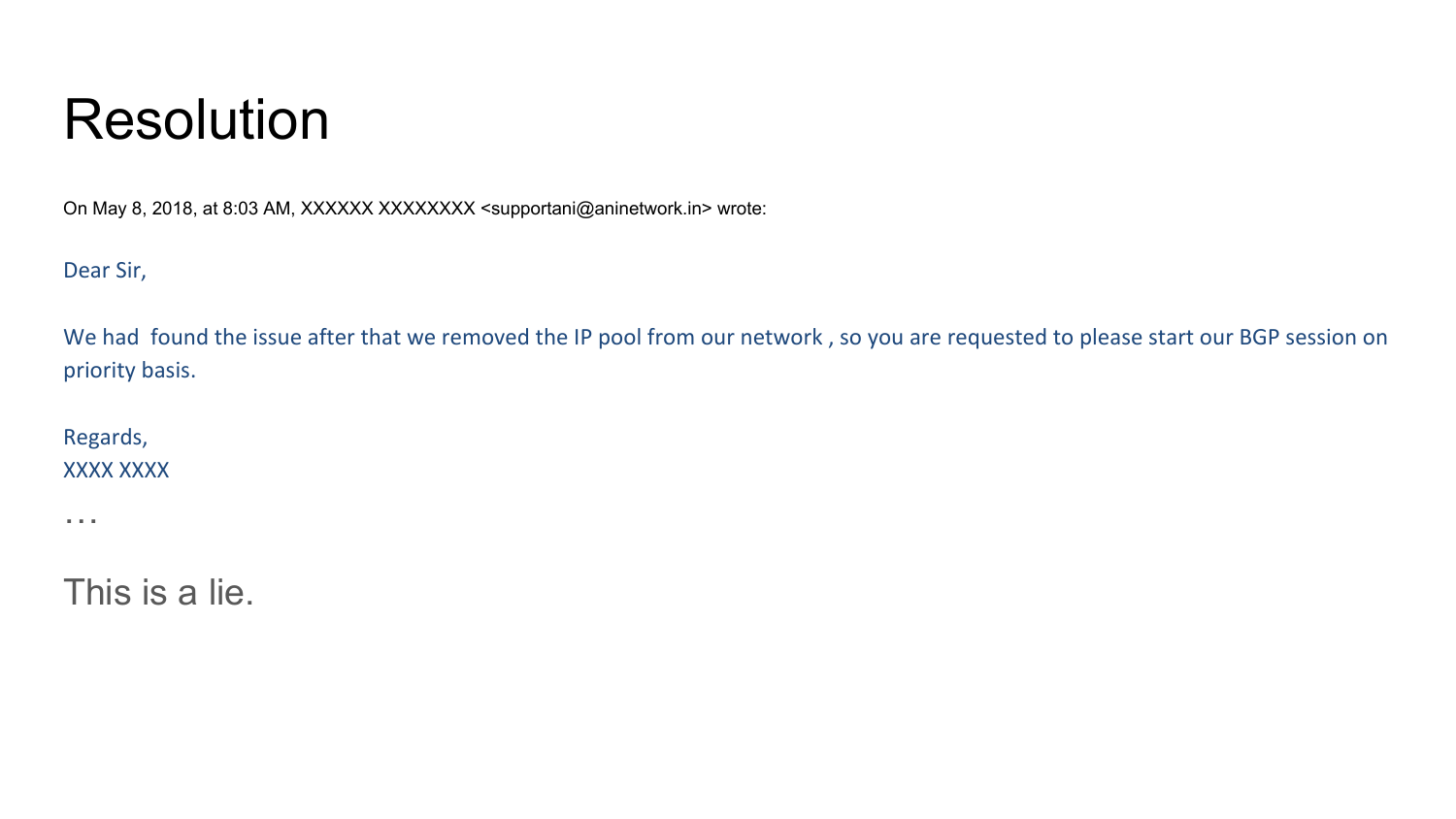## Anatomy of Fastly Anycast Advertisements

151.101.0.0/16 - backing anycast

…

151.101.0.0/22 - http1 anycast

151.101.0.0 - 151.101.3.255 customer offset

151.101.4.0/22 - unicast1 prefix

151.101.64.0/22 - http2 anycast

151.101.128.0/22 - http3 anycast

151.101.192.0/22 - http4 anycast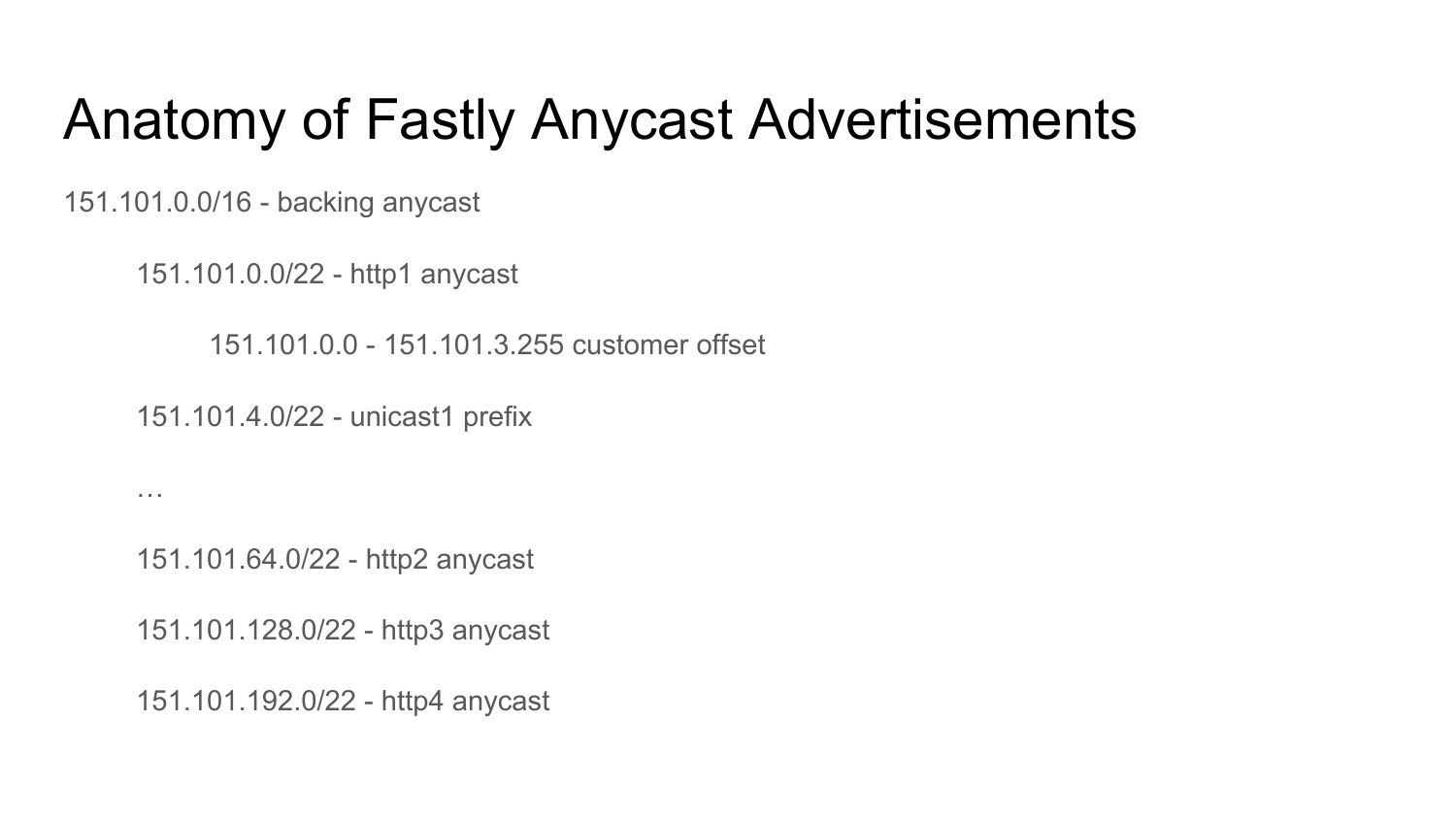#### Anatomy - conclusions

So…

These prefixes are spaced so that fat-fingering or targeting one, likely won't wipe out the others.

So we can reasonably conclude that regardless of how the leaked that they were specifically targeted.

Non-malicious theory would be traffic scrubbing or shaping service that injects more specific routes internally and that they have sufficiently poor filtering that they leaked to peers.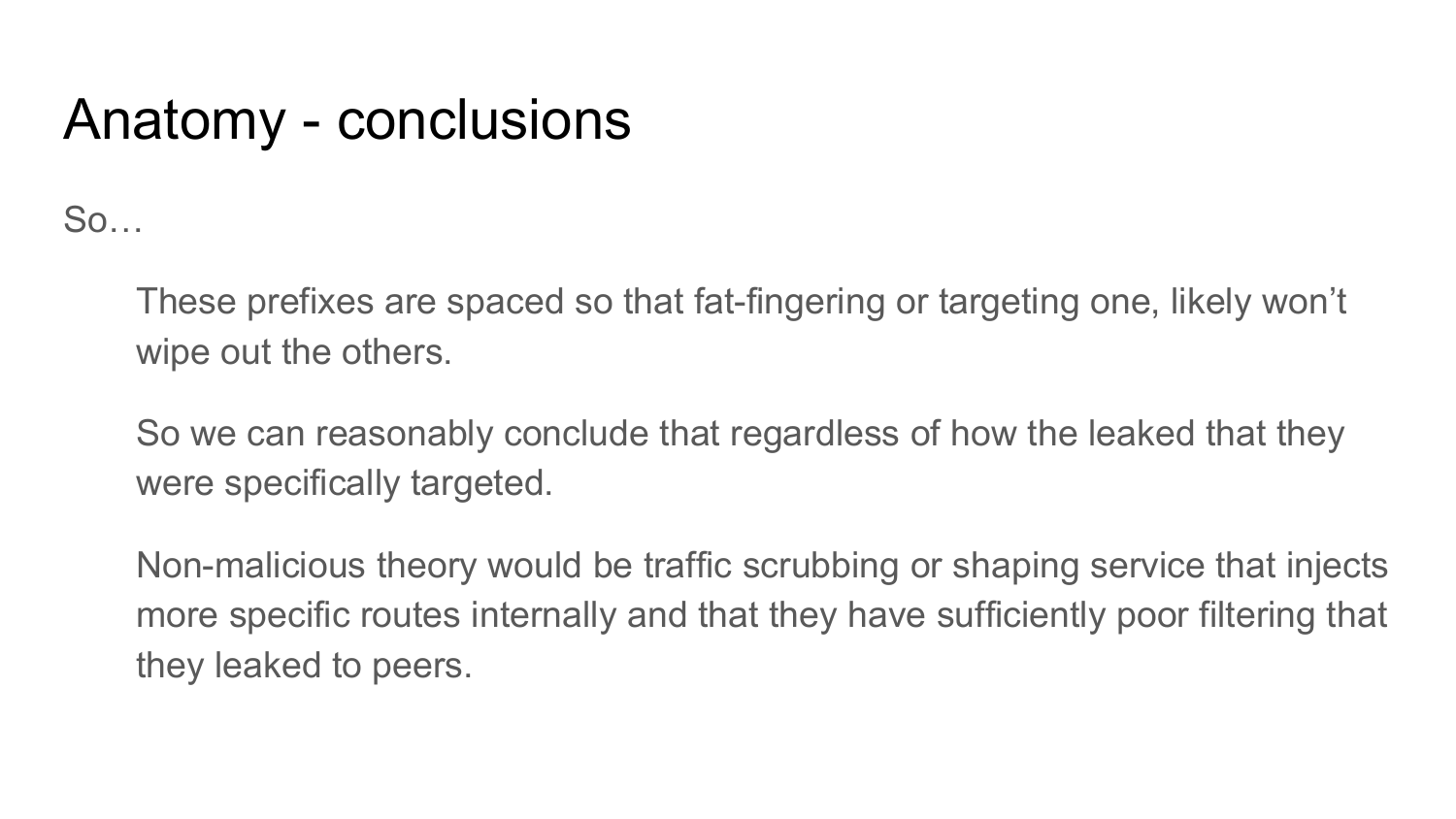# Non-Global Visibility

We didn't see this leak via any transit providers.

We didn't see it from bgpmon

We did see it from internal monitors in the cloud providers that accepted it.

We don't really know how many other providers accepted it.

The amount of visible impact is not sufficient to intuit for traffic loss from other ISPs.

132116 has a limited number of visible peers.